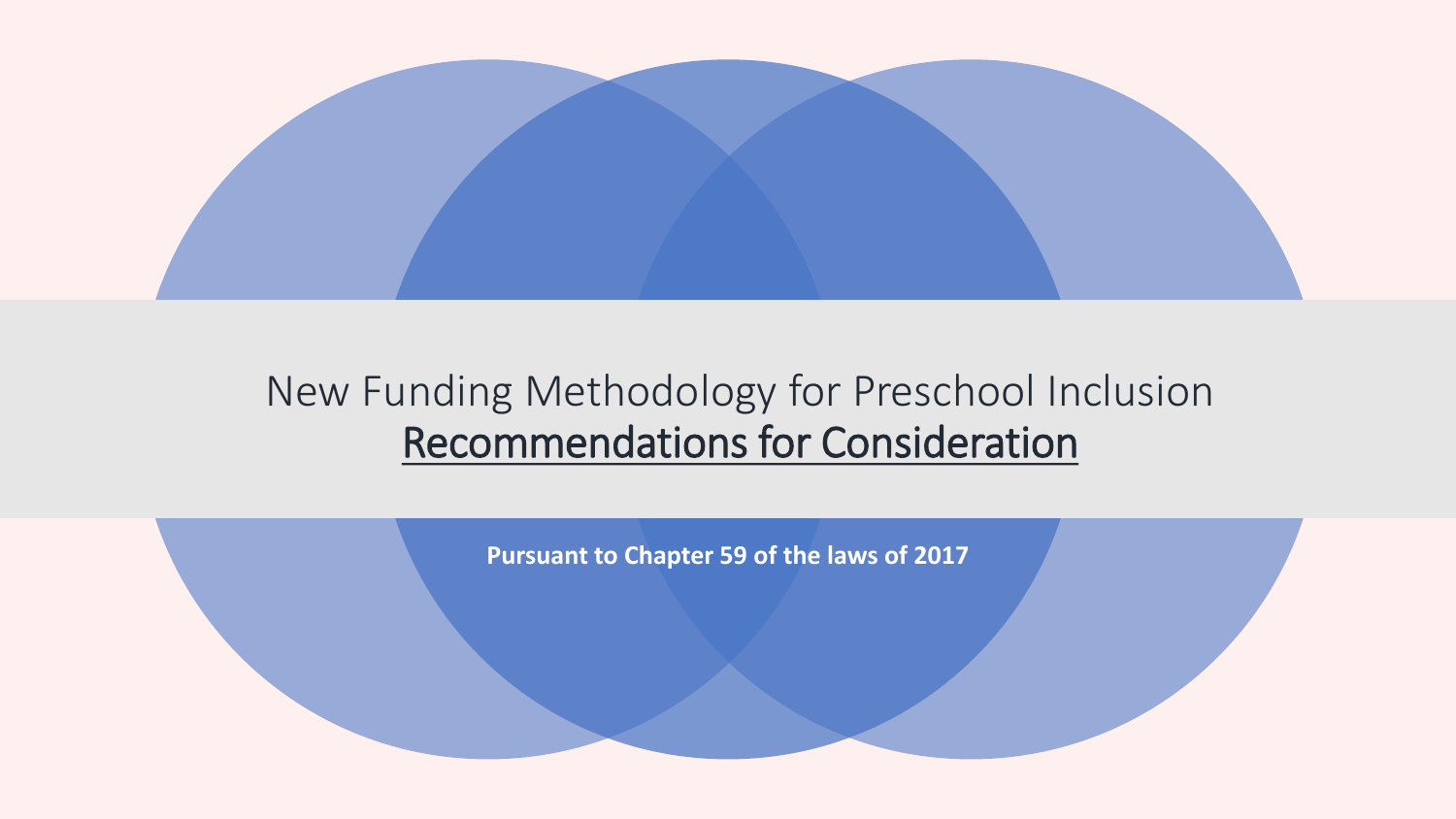# Preschool Special Education Programs in New York State

- Starting at age three, each local school district is required to provide a free appropriate public education (FAPE) in the least restrictive environment (LRE) for children identified as a preschool student with a disability (PSWD).
- NYS Education Law section 4410 outlines the program and fiscal responsibilities for preschool special education services in the State.
- School District's Committees on Preschool Special Education (CPSE) determine where and how preschool special education and related services are provided which may include:
	- Related Services Only (such as speech therapy, occupational therapy, physical therapy);
	- Special Education Itinerant Services;
	- Half-day and Full-day, 10 month and 12 month, Special Class programs including Special Class in an Integrated Setting
- Prior to recommending a setting which includes only preschool students with disabilities, the CPSE must first consider placement in a setting which includes typically-developing peers.
- Special Class Integrated Setting (SCIS) programs are approved by the Department to operate a class consisting of both preschool students with disabilities, who have been grouped together because of similar individual needs for specially-designed instruction, and preschool students without disabilities receiving an early childhood education program.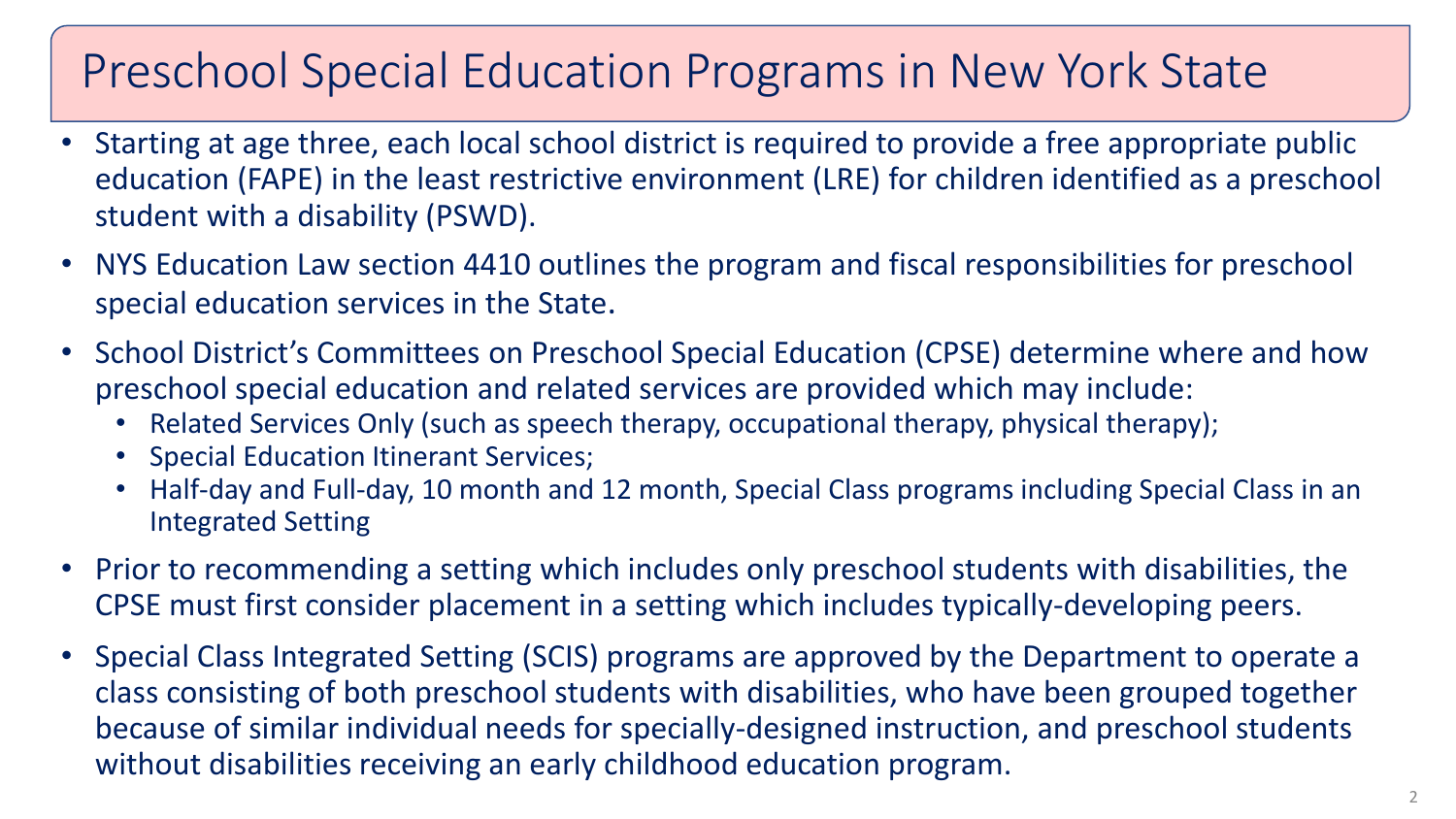## Preschool Special Education Funding in New York State

- Preschool Special Education is paid pursuant to section 4410 at a 59.5% State share and 40.5% county share of approved expenses.
- By statute, 4410 funds cannot be used to purchase "regular preschool educational services, day care or other child care services, or to purchase any instructional service other than special services or programs."
- It is anticipated that SCIS 4410 funding will pay for the preschool students with disabilities and that the typically developing peers in the classroom would receive other separate funding (such as State Administered Pre-K grant, Head Start grant, Child Care subsidy, or parent-paid tuition).
- SED Rate Setting currently reduces the amount of 4410 funding that SCIS programs are eligible to receive with the expectation that the other revenue sources will make up the funding gap.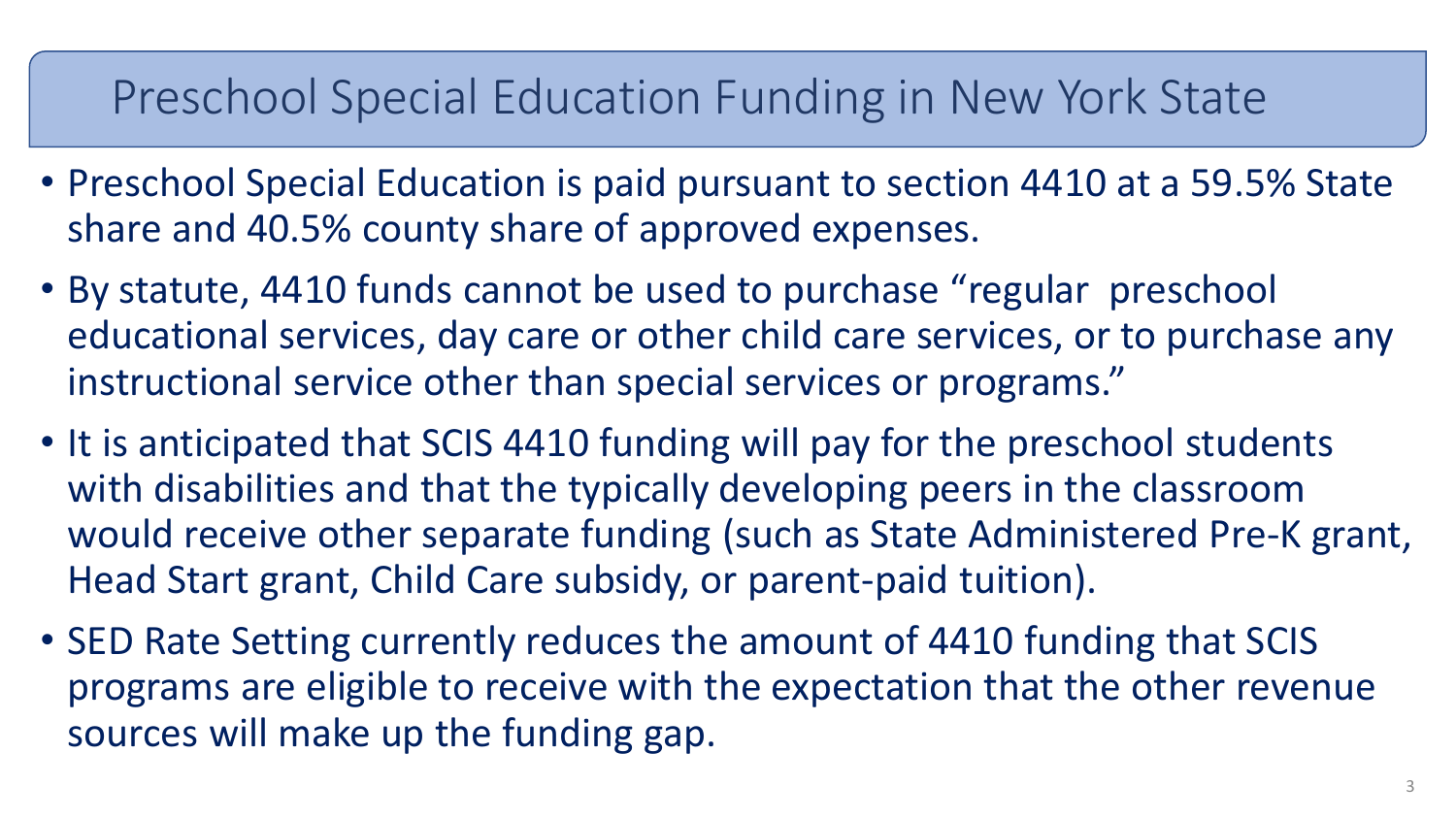### Current Status of SCIS in NYS

Separate Publicly Funded Early Childhood Programs for preschool children with and without disabilities



#### RS & SEIS dually-enrolled and funded

Students receiving Related Services (RS) and Special Education Itinerant Services (SEIS) are enrolled and funded by both the Early Childhood program and the 4410 program.

#### SCIS Separately enrolled and funded

Students receiving Special Class Integrated Setting (SCIS) are not counted in the enrollment and are not funded by the early childhood program. PSWD are enrolled and funded through an approved 4410 SCIS program that operates or collaborates with a separate early childhood program.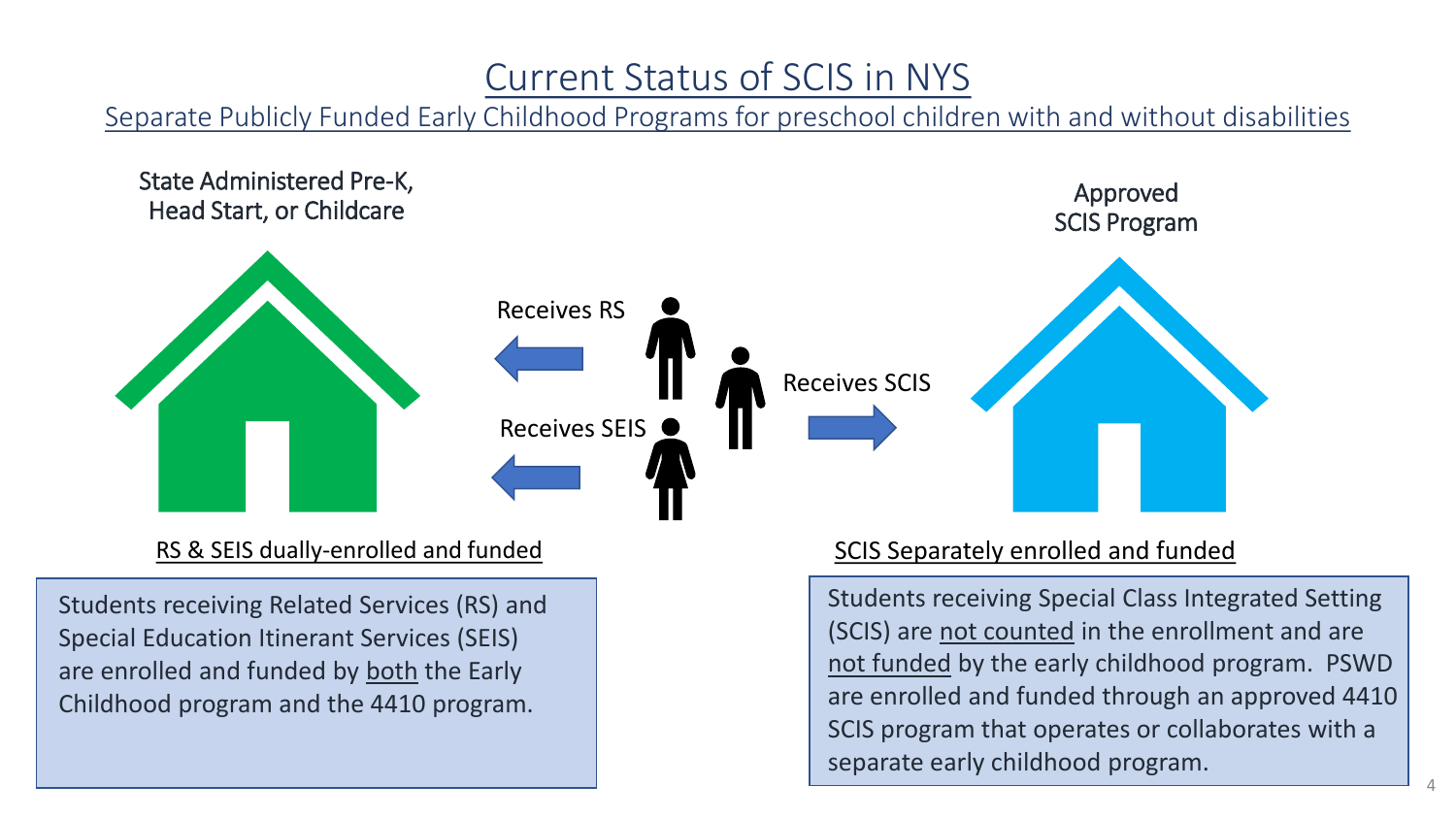### Lack of Inclusion Opportunities for Children that Need a SCIS Program

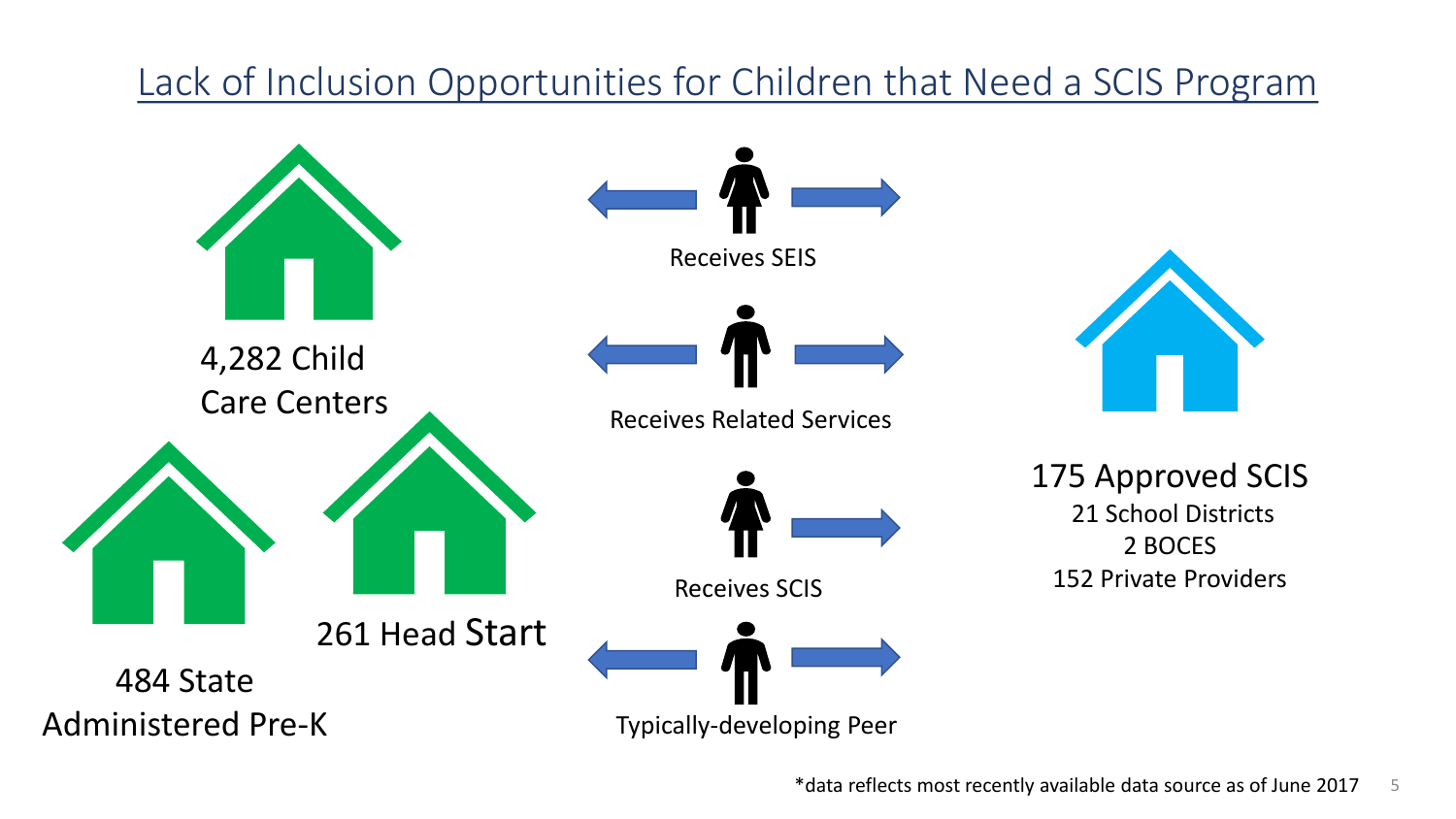## SCIS Programs, Enrollment and Funding

Full-Day SCIS Programs 2013-14:

- 10 month: 6955 students at an average cost of \$29,500
- Summer: 4667 students at an average cost of \$4,900

Half-Day SCIS Programs in school year 2013-14:

- 10 month: 3384 students, average cost \$16,300
- Summer: 1905 students, average cost \$2,800

Many areas of NYS have one or no SCIS programs located within the County \*2013-14 cost report data assigning programs to the location of their administrative office

| 1st               | 2 <sub>nd</sub>   | 3rd    | 4th               | 5th               | 6th              | 7th          |
|-------------------|-------------------|--------|-------------------|-------------------|------------------|--------------|
| 18                | 19                | 27     | 9                 | 17                | 8                | 17           |
| 668               | 514               | 673    | 192               | 684               | 266              | 452          |
| \$23 M            | \$16 <sub>M</sub> | \$24 M | \$5 M             | \$25 <sub>M</sub> | \$9 M            | \$14 M       |
| 87%               | 92%               | 97%    | 94%               | 94%               | 91%              | 91%          |
|                   |                   |        |                   |                   |                  |              |
| 8th               | 9th               | 10th   | 11th              | 12 <sub>th</sub>  | 13 <sub>th</sub> | <b>Total</b> |
| 19                | 36                | 23     | 23                | $\overline{2}$    | 11               | 229          |
| 489               | 511               | 823    | 857               | 81                | 108              | 6319         |
| \$16 <sub>M</sub> | \$18 <sub>M</sub> | \$34 M | \$26 <sub>M</sub> | \$2 M             | \$3 M            | \$215 M      |
| 89%               | 87%               | 93%    | 98%               | 97%               | 86%              | 92%          |
|                   |                   |        |                   |                   |                  |              |

8th

0

7th

6th

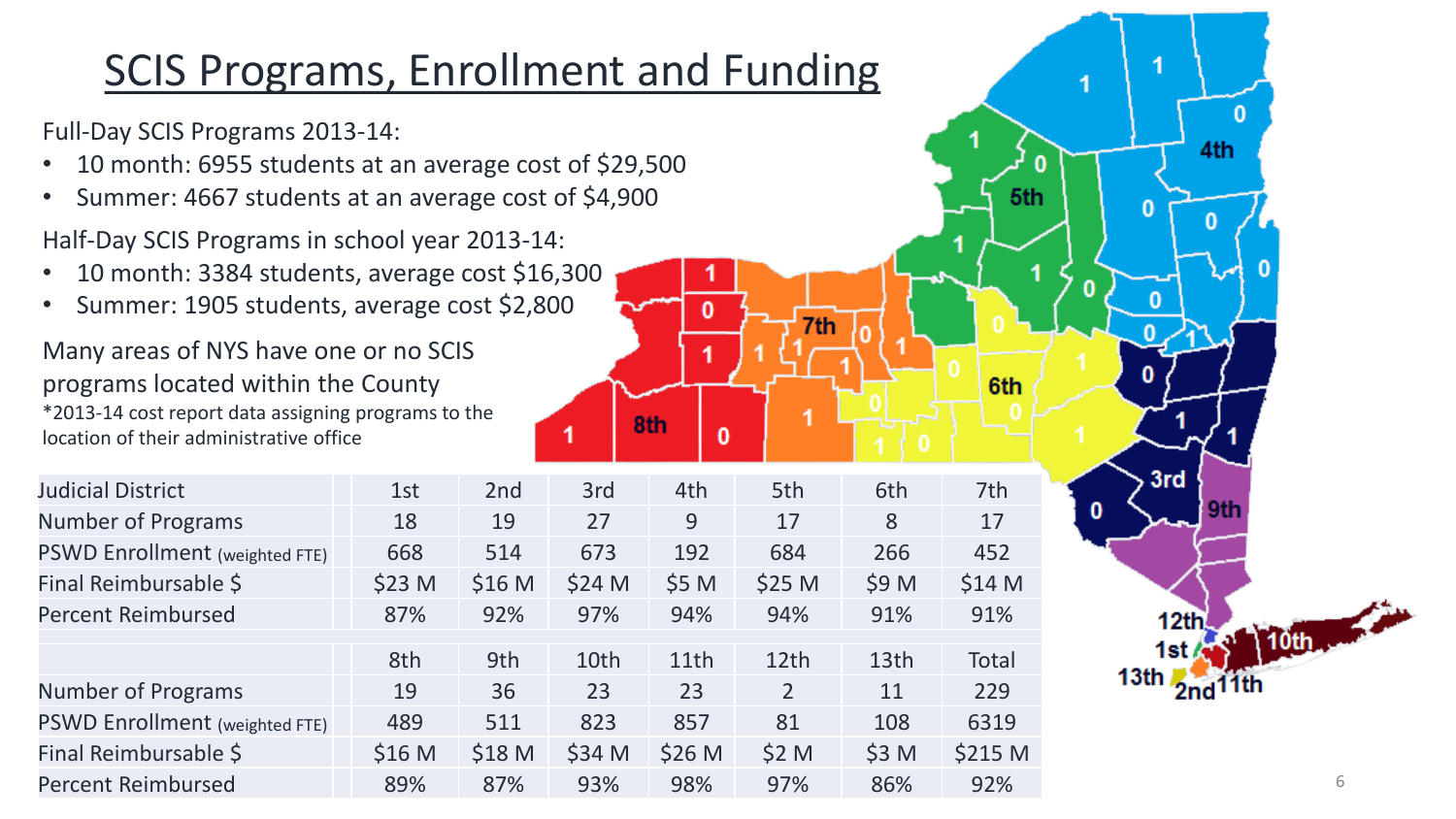2017-18 Enacted State Budget Chapter 59 of the laws of 2017

Directs the Department to develop an "alternative methodology for reimbursement" for SCIS programs for the 2018-19 school year

Requires stakeholder input during the methodology development

The alternative methodology is subject to the Division of the Budget approval, and must be submitted no later than April 1st 2018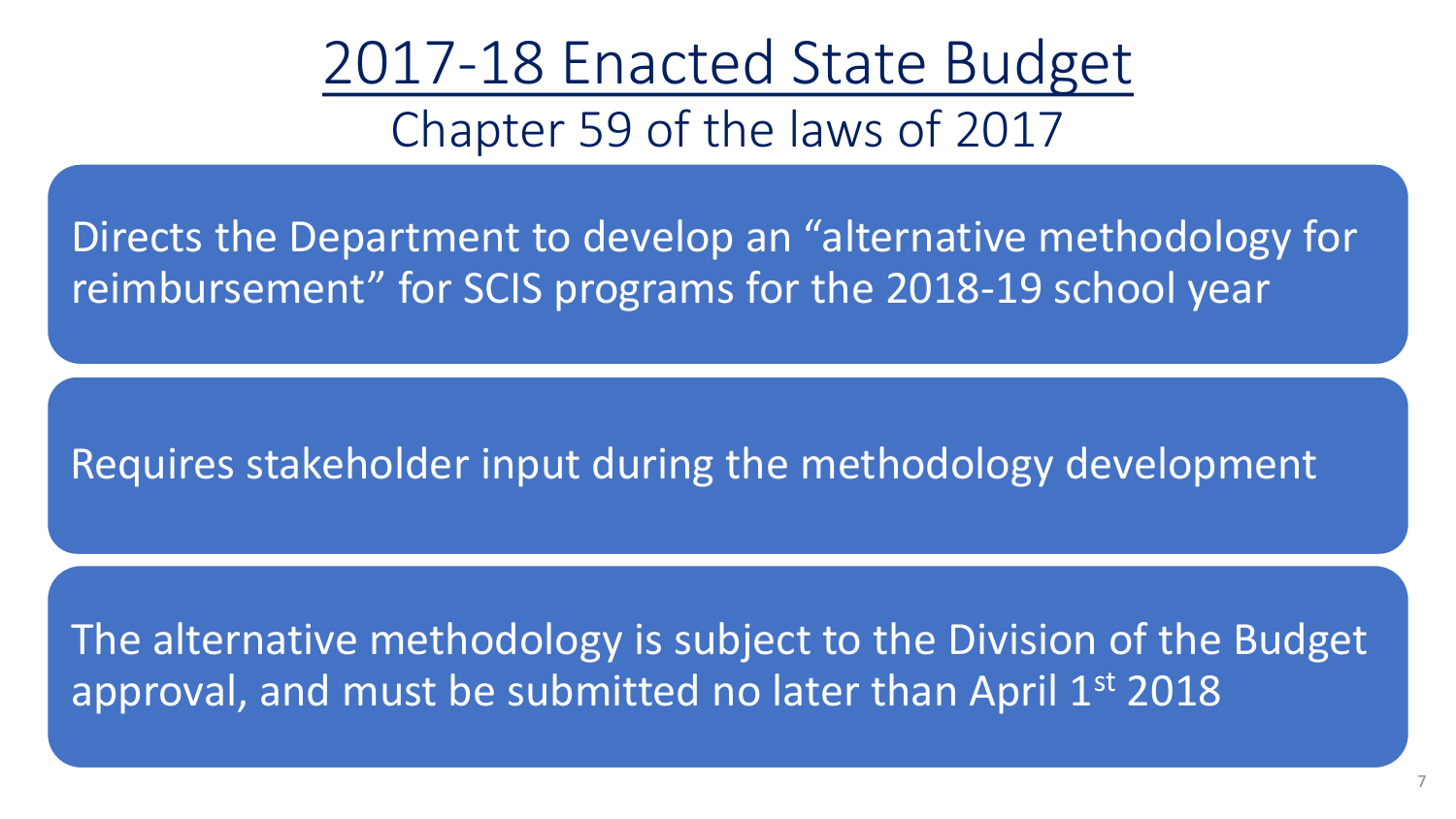# Stakeholder Engagement

- SED issued a field survey to solicit feedback and input on the challenges associated with the current SCIS program and funding model. Reponses included: 231 School Districts, 3 BOCES, 92 private providers, and 8 County Officials.
- SED conducted seven stakeholder meetings on SCIS methodology. Participants were invited to attend in-person and the meeting was also webcast for all interested parties.

| <b>Invited Participants included:</b>                                                 |                                                                          |                                                                |                                            |  |  |
|---------------------------------------------------------------------------------------|--------------------------------------------------------------------------|----------------------------------------------------------------|--------------------------------------------|--|--|
| <b>15 School Districts</b><br>(including 3 of the big 5)                              | <b>25 SCIS Private Providers</b>                                         | <b>BOCES</b>                                                   | Council on Children and<br><b>Families</b> |  |  |
| <b>Early Childhood Direction</b>                                                      | <b>NYS ARC</b>                                                           | CP of NYS                                                      | The Alliance for Children                  |  |  |
| <b>Centers</b>                                                                        | <b>NYC AHRC</b>                                                          |                                                                | with Special Needs                         |  |  |
| <b>Interagency Council of</b><br><b>Developmental Disabilities</b><br><b>Agencies</b> | New York Early Childhood<br><b>Professional Development</b><br>Institute | <b>ACTS Agencies for</b><br><b>Children's Therapy Services</b> | 853/COFCCA Coalition                       |  |  |
| Conference of Big 5 School                                                            | <b>Advocates for Children</b>                                            | <b>NYS Association of</b>                                      | NYS Coalition for Children's               |  |  |
| <b>Districts</b>                                                                      |                                                                          | <b>Counties</b>                                                | <b>Mental Health Services</b>              |  |  |
| <b>School Administrators</b>                                                          | Superintendents                                                          | <b>New York State School</b>                                   | <b>New York State Association</b>          |  |  |
| <b>Association of NY</b>                                                              | Association                                                              | <b>Boards Association</b>                                      | of School Business Officials               |  |  |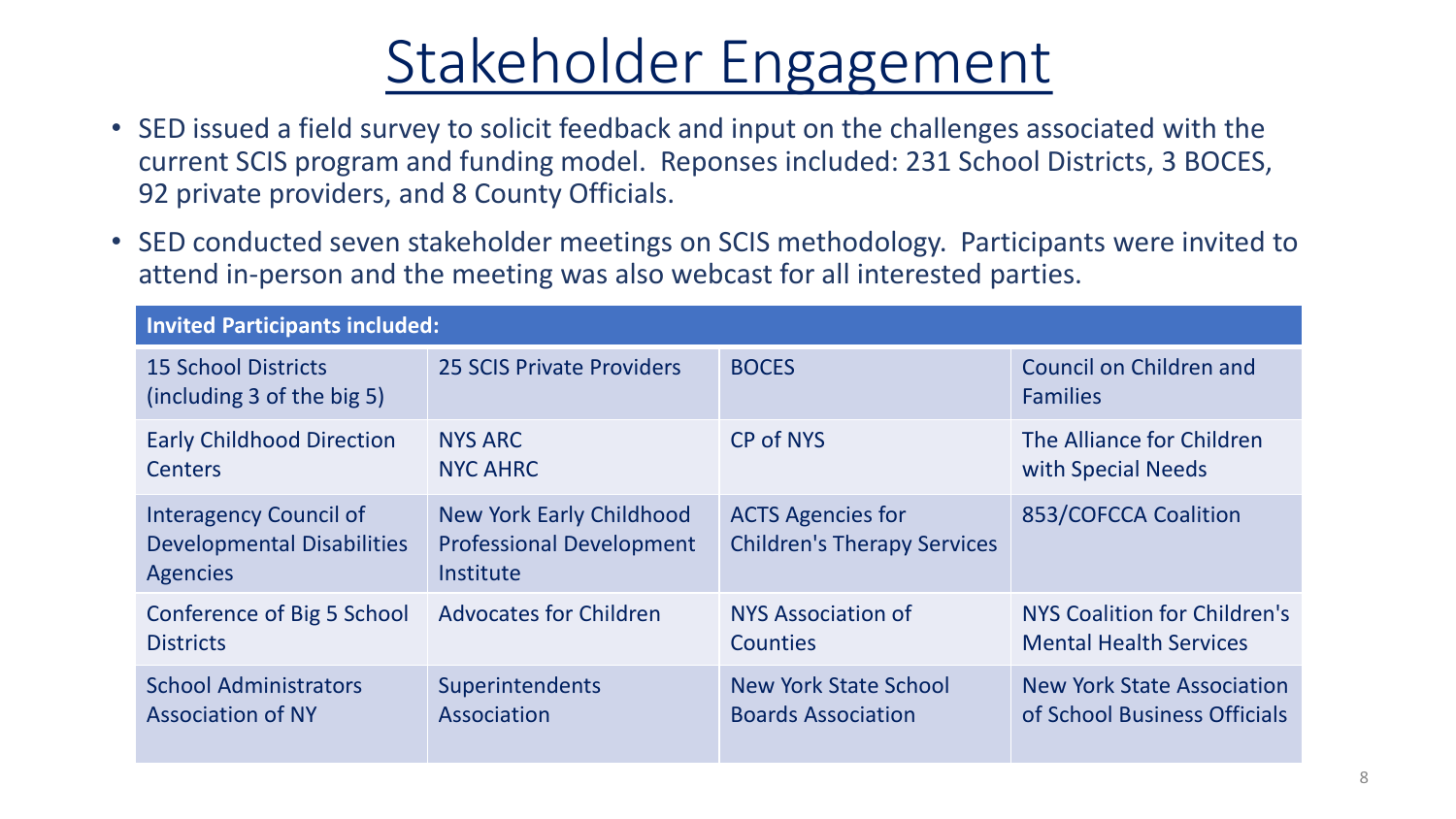# SCIS Methodology – Stakeholder Meetings

#### Identify Existing Fiscal and Programmatic Challenges

| September 13-14 2017                                                                                                                                                                                                    | Discuss Program Quality Standards for Better Inclusion Opportunities                                                                                                                                                     |                                                                                                                                                                                                                  |                                                                                                                                                                               |  |  |  |
|-------------------------------------------------------------------------------------------------------------------------------------------------------------------------------------------------------------------------|--------------------------------------------------------------------------------------------------------------------------------------------------------------------------------------------------------------------------|------------------------------------------------------------------------------------------------------------------------------------------------------------------------------------------------------------------|-------------------------------------------------------------------------------------------------------------------------------------------------------------------------------|--|--|--|
| Summary of School District,<br><b>BOCES and Provider survey</b><br>responses                                                                                                                                            | October 26-27 2017<br><b>Overview of Data</b>                                                                                                                                                                            | <b>Consider Inclusion Funding Models</b>                                                                                                                                                                         |                                                                                                                                                                               |  |  |  |
| Panel and Group Discussion:<br>Defining quality education<br>programming for the<br>inclusion of preschool<br>students with disabilities<br>within State-Administered<br>Pre-Kindergarten, Head<br>Start, and Childcare | Defining the costs that<br>should be allocated as a<br>preschool "Special Education                                                                                                                                      | November 28-29 2017<br><b>Group Discussion:</b>                                                                                                                                                                  | <b>Discuss Potential</b><br><b>Recommendations</b>                                                                                                                            |  |  |  |
|                                                                                                                                                                                                                         | Costs" within an inclusive<br>State-Administered Pre-K,<br>Head Start, and Childcare<br><b>Group Discussion:</b><br>Inclusion Staffing within<br>State-Administered Pre-K,<br><b>Head Start or Childcare</b><br>programs | Inclusion Staffing within<br>State-Administered Pre-K,<br><b>Head Start or Childcare</b><br>programs<br>Identify how funding models<br>could best support desired<br>inclusive early childhood<br>program models | March 1 2018<br><b>Short Term Solutions:</b><br>Program Options and<br><b>Staffing Standards</b>                                                                              |  |  |  |
|                                                                                                                                                                                                                         |                                                                                                                                                                                                                          |                                                                                                                                                                                                                  | <b>Improvements to Separate</b><br><b>Funding Structure</b><br><b>Promoting Inclusion</b><br>Principles in existing Early<br><b>Childhood Programs</b><br>Long-Term Solution: |  |  |  |

9

Single Funding Structure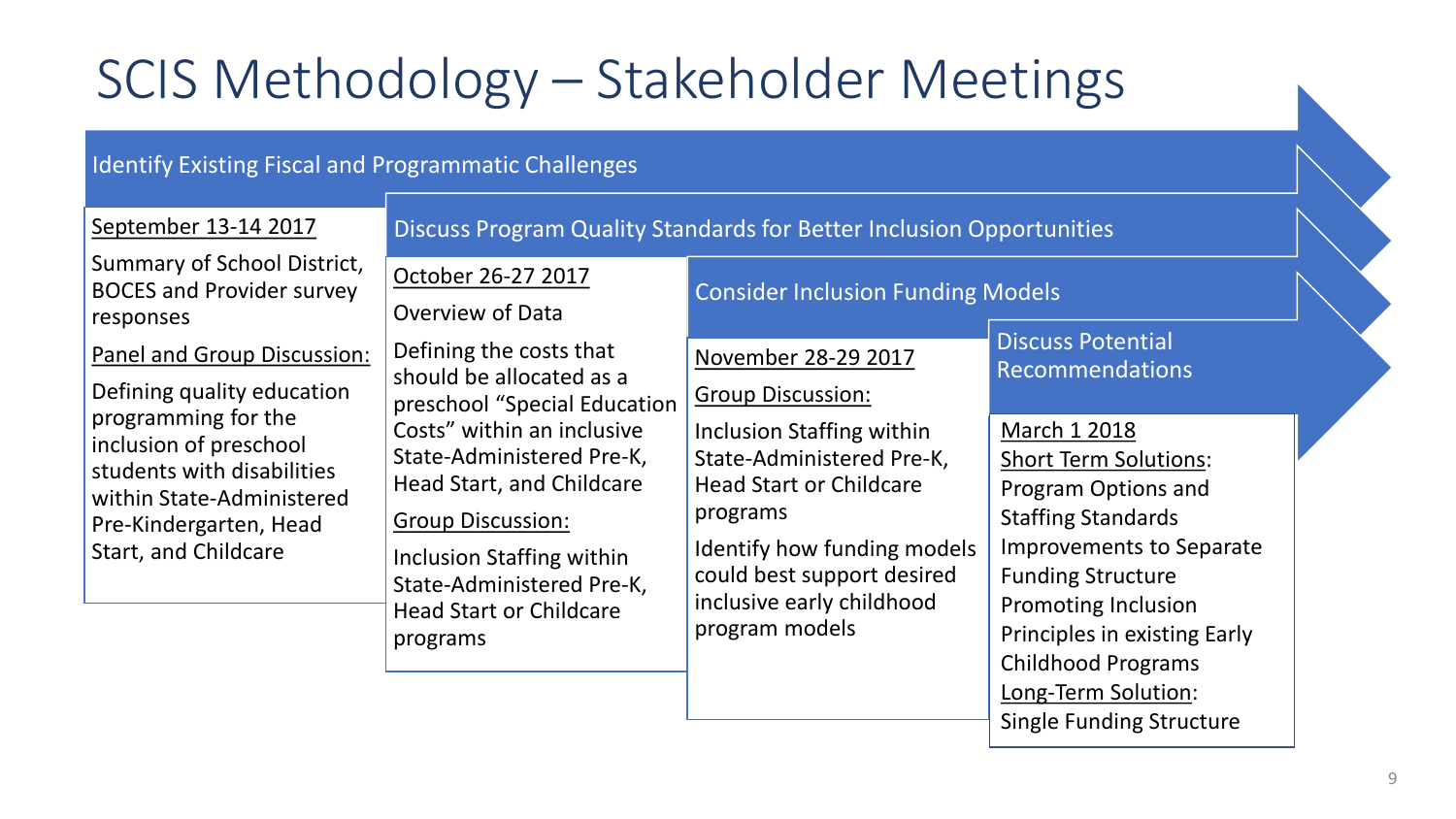# Existing Fiscal and Programmatic SCIS Challenges

Lack of **Inclusion Opportunities** 

- Not enough SCIS programs increasing threat of closures
- Existing SCIS programs do not have sufficient enrollment of typically developing students
- Preschool students with disabilities enrolled in SCIS are not considered enrolled in the regular early childhood program component leading to inequities within classrooms

Insufficient Funding

- Preschool special education funding (4410) and other early childhood funding is complicated, unpredictable, and does not reimburse actual total program expenses
- Differing views as to what expenses should be reimbursed with 4410 funding vs. other early childhood funding streams (UPK, Head Start, Childcare)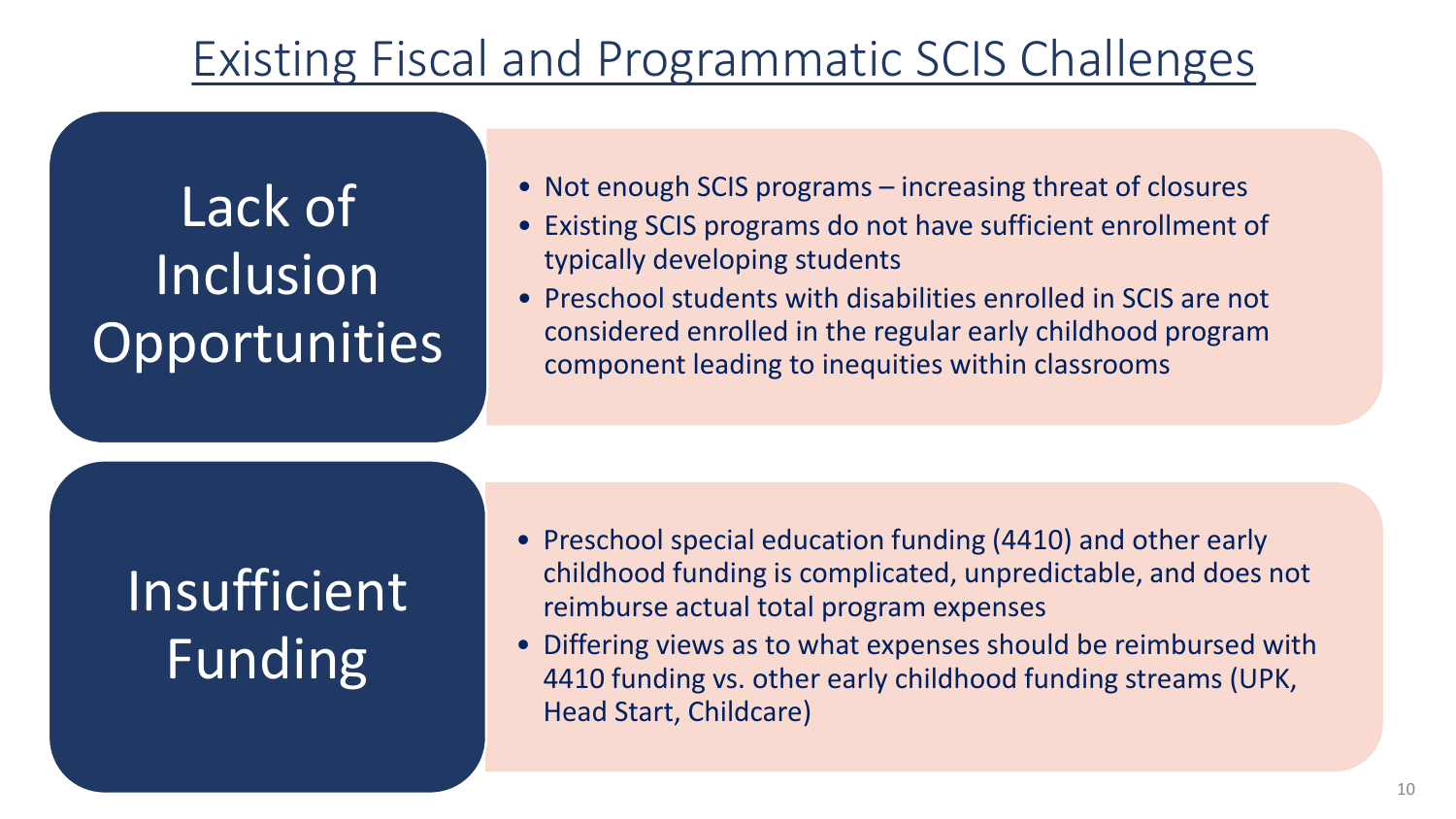# Three Priority Areas for Preschool Inclusion based on Stakeholder Input

01

Promote Inclusion Principles in Existing Early Childhood Programs

02

Create Preschool Inclusion Program Models and Staffing **Standards** 

03

Improve the Existing Separate Funding Structure to Better Reflect Inclusion **Objectives**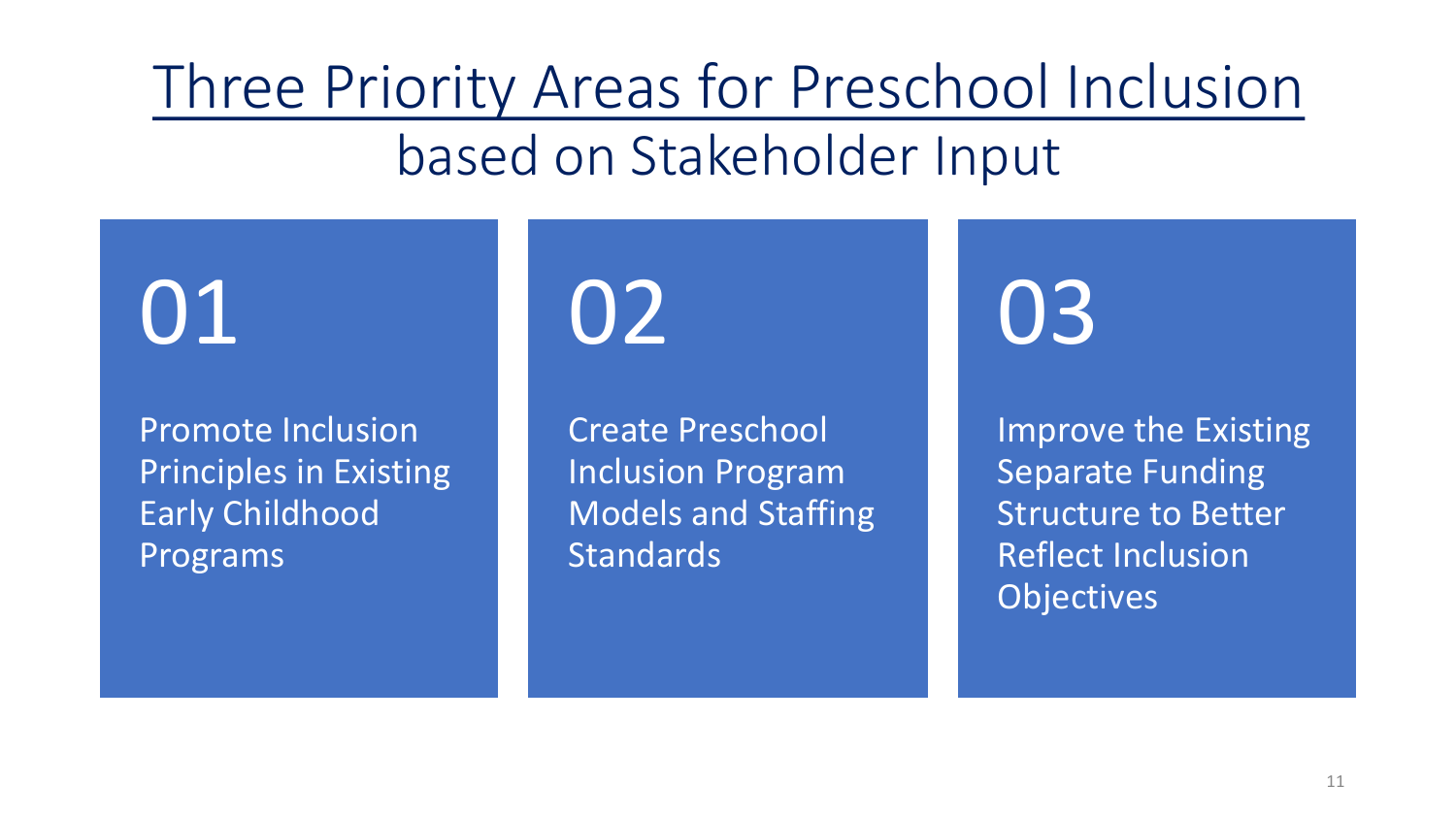### #1 Promote Inclusion Principles in Existing Early Childhood Programs

Securing opportunities and funding for preschool inclusion must be a combined and coordinated effort shared among all early learning stakeholders. Toward that effort, the following potential items are for consideration:

- SED would develop updated guidance on school district's responsibilities relating to placements of students in the least restrictive environment (LRE) and preschool;
- Early Childhood Programs would adopt inclusion principles so that SCIS students have equal access to all classroom benefits;
- SCIS students would be served in State Administered Prekindergarten programs directly or through collaborations as "dually enrolled"(counting as enrolled in both programs) and "dually funded" (receiving funding under both programs) to offer same opportunities afforded to other resident students;
- School Districts would serve SCIS students in district-operated State Administered Prekindergarten programs without separate SED approval. 12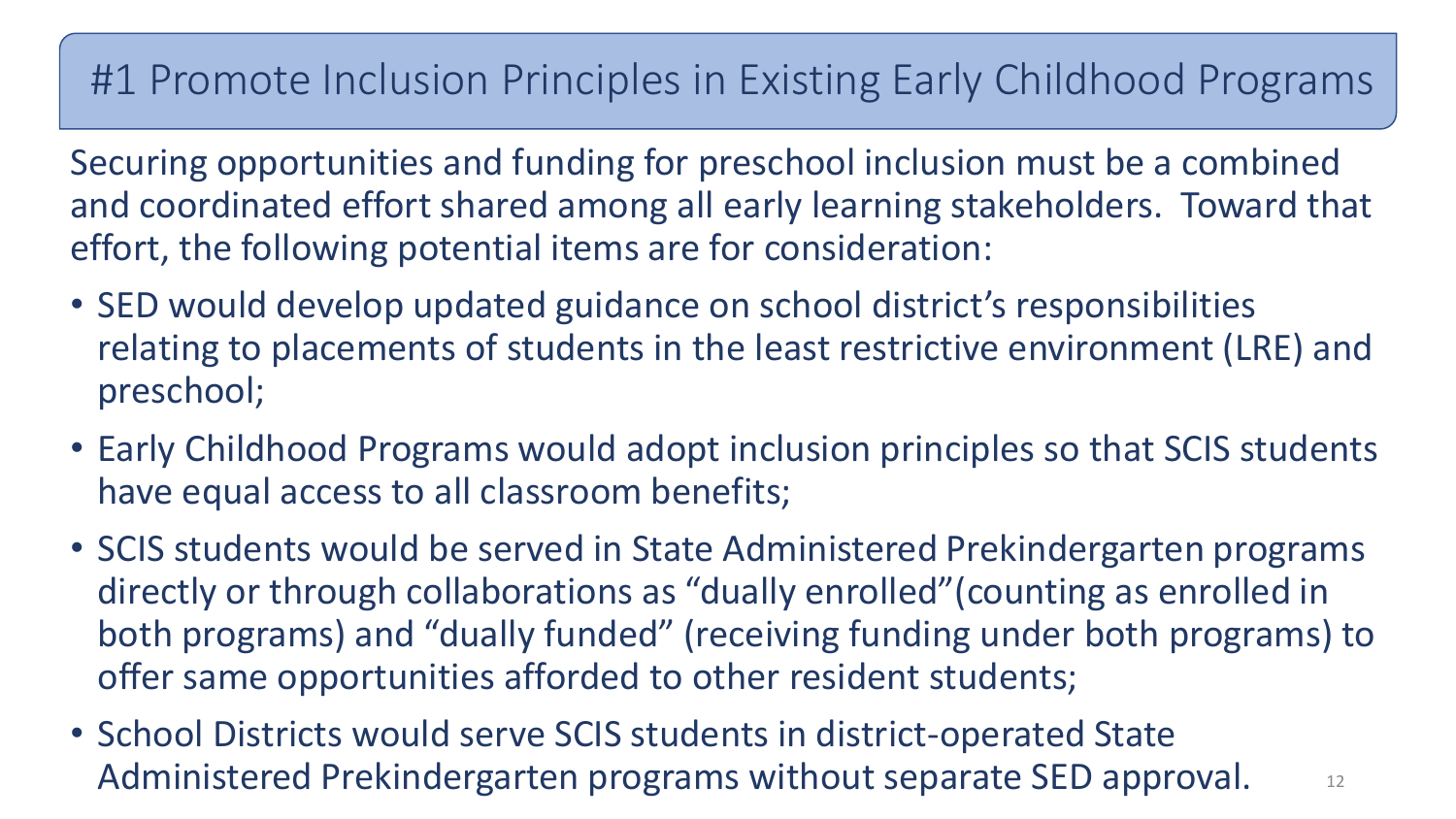## #2 Preschool Inclusion Program Models and Staffing Standards

- The needs of preschool students with disabilities require additional programming that is not currently contemplated in all Early Childhood settings:
	- Smaller class size
	- Enrollment entry periods throughout the school year
	- Staff certified and licensed to provide special education and related services
	- IEP oversight and implementation
	- 10 month and 2 month (summer) programming
- New program models are being created to better reflect inclusion principles that may be implemented in variety of Early Childhood settings to meet the IEP needs of preschool students with disabilities and benefit all students in the classroom.
- In addition, Department staff are developing staffing standards for consideration. These standards are benchmarks and formulas to identify and quantify the number of Early Childhood and Special Education staff required to operate inclusion programs.
- The staffing standards must be responsive to varying program models and student needs and may be used to justify program reimbursement levels.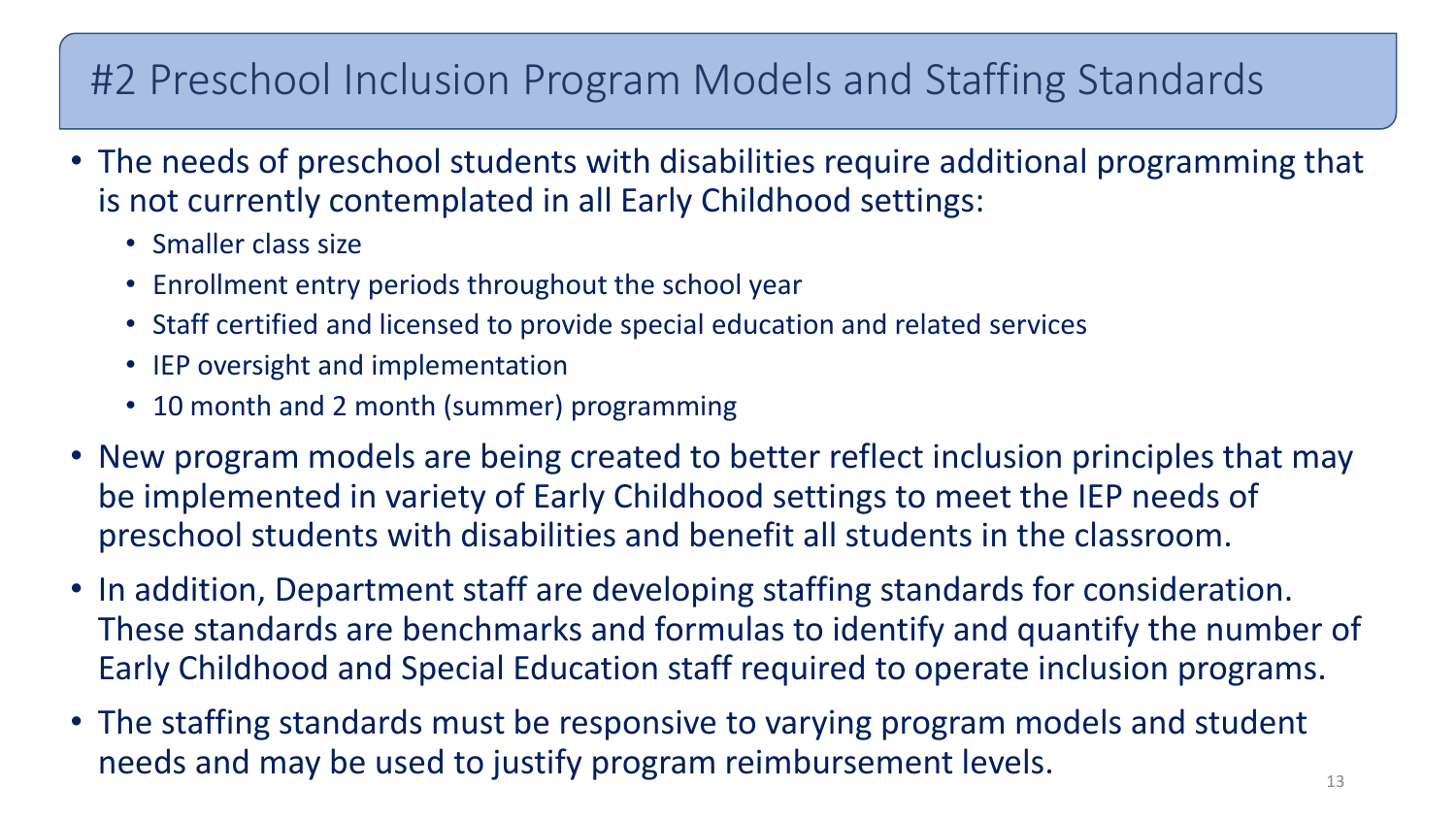### #3 Improve the Existing Separate Funding Structure

- To provide short-term fiscal relief and avoid program closures, the following recommendations are for consideration:
	- Provide tuition growth for existing programs
	- Allow flexibility in how maximum funding levels are determined year to year
	- Remove the expectation that SCIS programs generate other funding and instead reimburse allowable expenses not already covered by other funding streams
- To align funding with the new program models and staffing standards:
	- Develop a new budget-based tuition methodology to better reflect necessary program expenses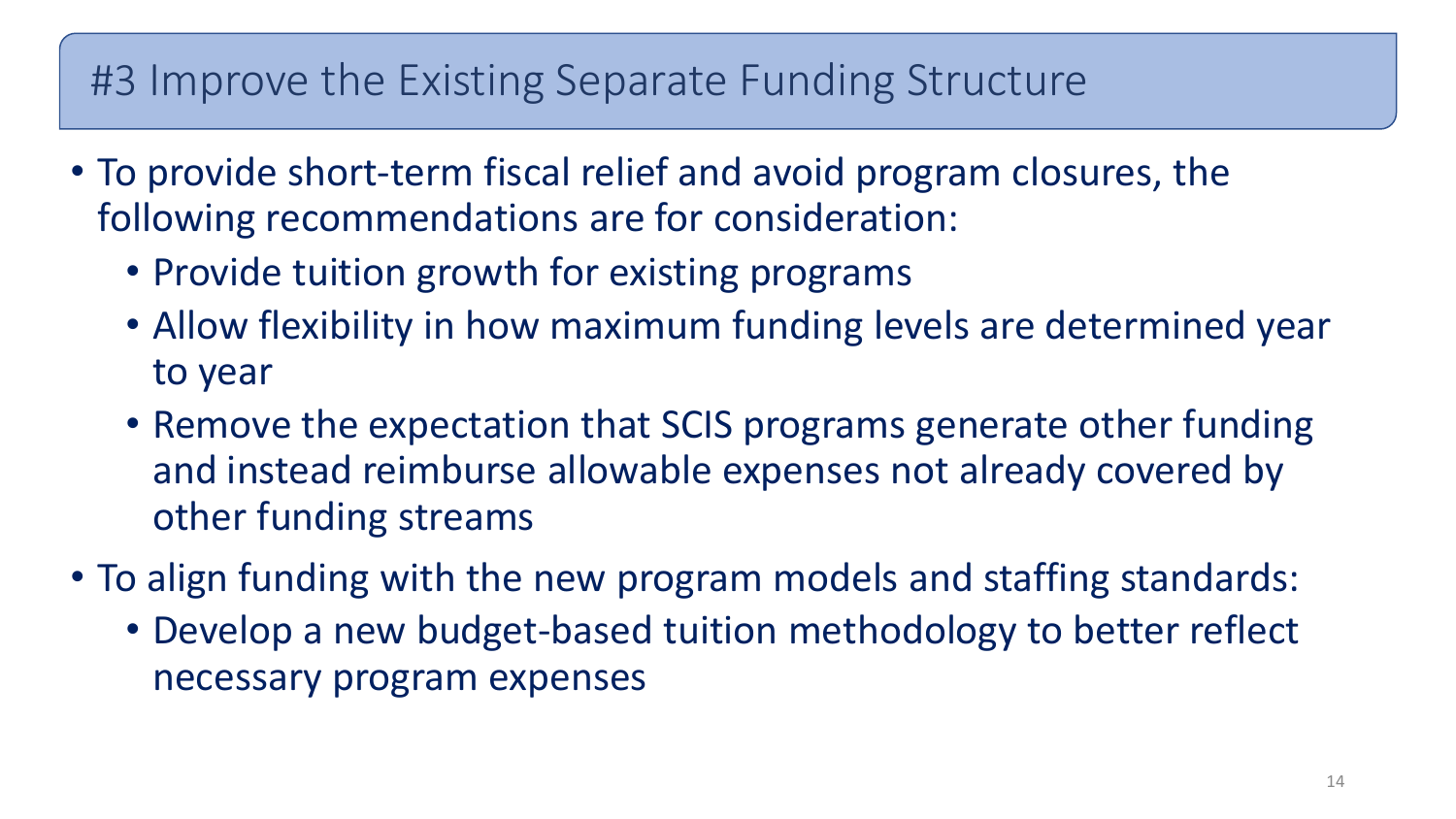# Special Class Integrated Setting Methodology Objectives

| $\mathbf{1}$   | <b>Expand and preserve opportunities for preschool students with</b><br>disabilities to be enrolled in early childhood programs with their<br>typically developing peers |
|----------------|--------------------------------------------------------------------------------------------------------------------------------------------------------------------------|
| $\overline{2}$ | Promote early childhood program inclusion principles - bring the support<br>services to the child rather than moving the child to the services                           |
| $\overline{3}$ | Enable programs to be fiscally viable with enrollment of preschool<br>students with disabilities at between 1/3 to 1/2 of the total classroom<br>student population      |
| $\overline{4}$ | Maintain program quality standards among all providers                                                                                                                   |
| 5              | Provide transparency and predictability in funding at levels adequate to<br>achieve the above objectives                                                                 |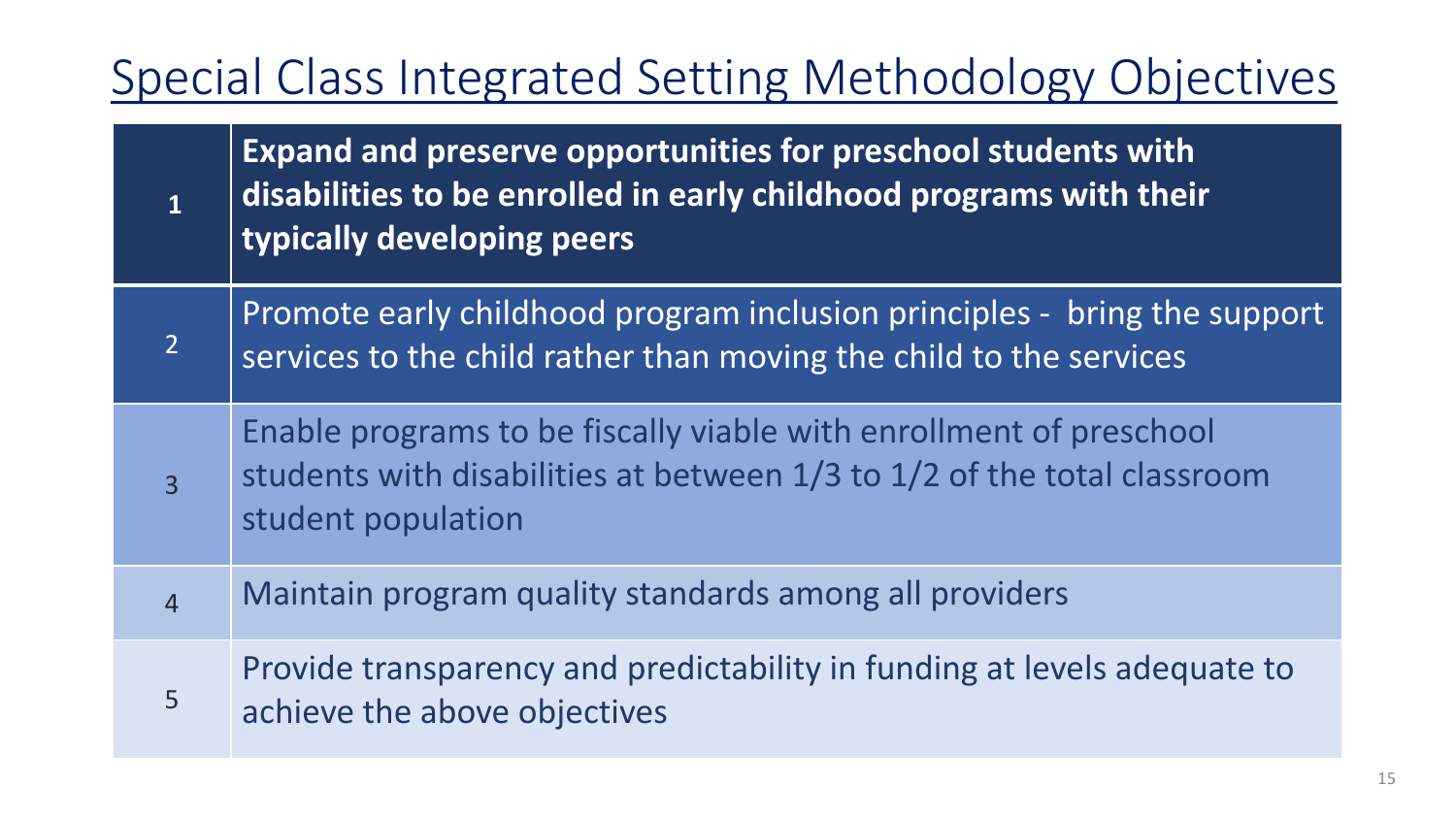### Regents Early Childhood Workgroup's Blue Ribbon Committee Recommendation

- Develop a single reimbursement structure for preschool inclusion.
- \$6 million for pilot programs would target funding to half-day and full-day 10-month and summer inclusion prekindergarten programs for three and four-year-old children.
- The inclusion program would be treated as one program where all students are enrolled and funded under a single reimbursement methodology.
- Funds would be blended and layered with existing prekindergarten and preschool special education 4410 funding to support classrooms comprised of both preschool students with and without disabilities.
- This proposal is the most direct recommendation for achieving all five SCIS reimbursement methodology objectives.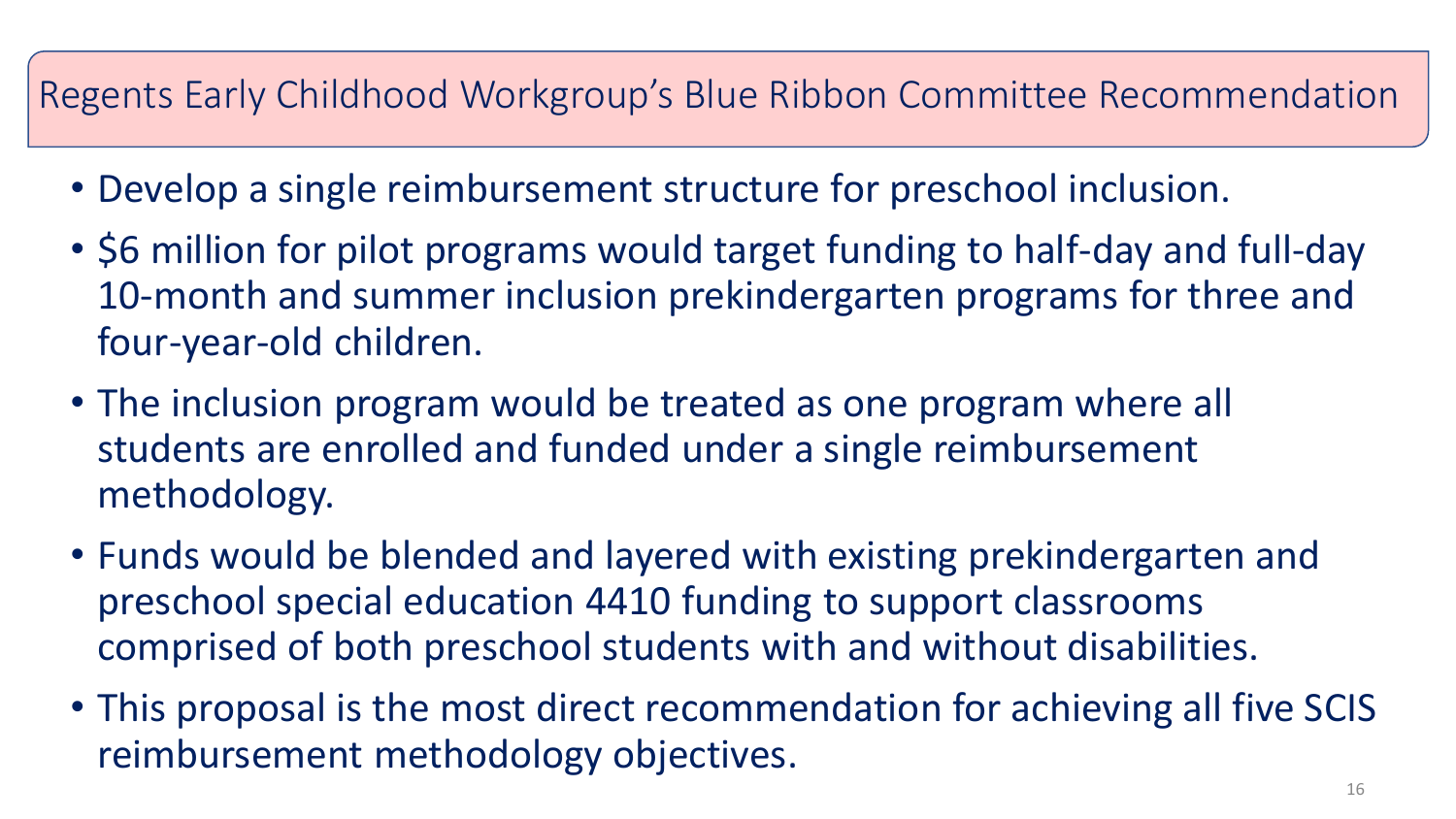# Next Steps for SCIS Methodology Recommendations

- Review and incorporate stakeholder and Board of Regents feedback.
- Submit SCIS methodology recommendations to the Division of the Budget (DOB) by April 1, 2018. The submission to DOB will contain program and funding recommendations.
- Continue to pursue preschool inclusion recommendations through:
	- Rate Setting Methodology approved by DOB
	- Guidance
	- Changes to Regulation
	- Regents Priority Legislation
	- Regents Budget Request